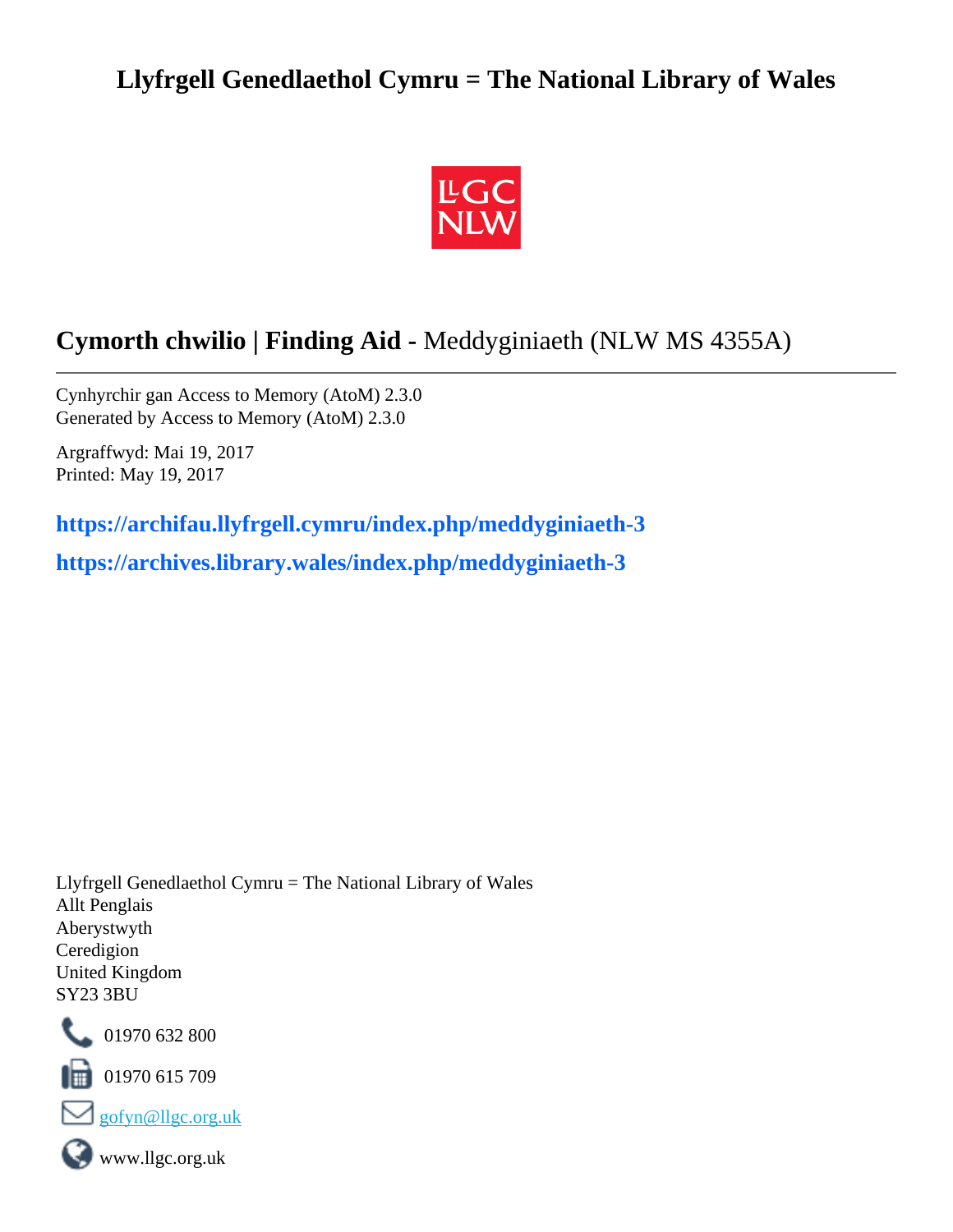# **Tabl cynnwys | Table of contents**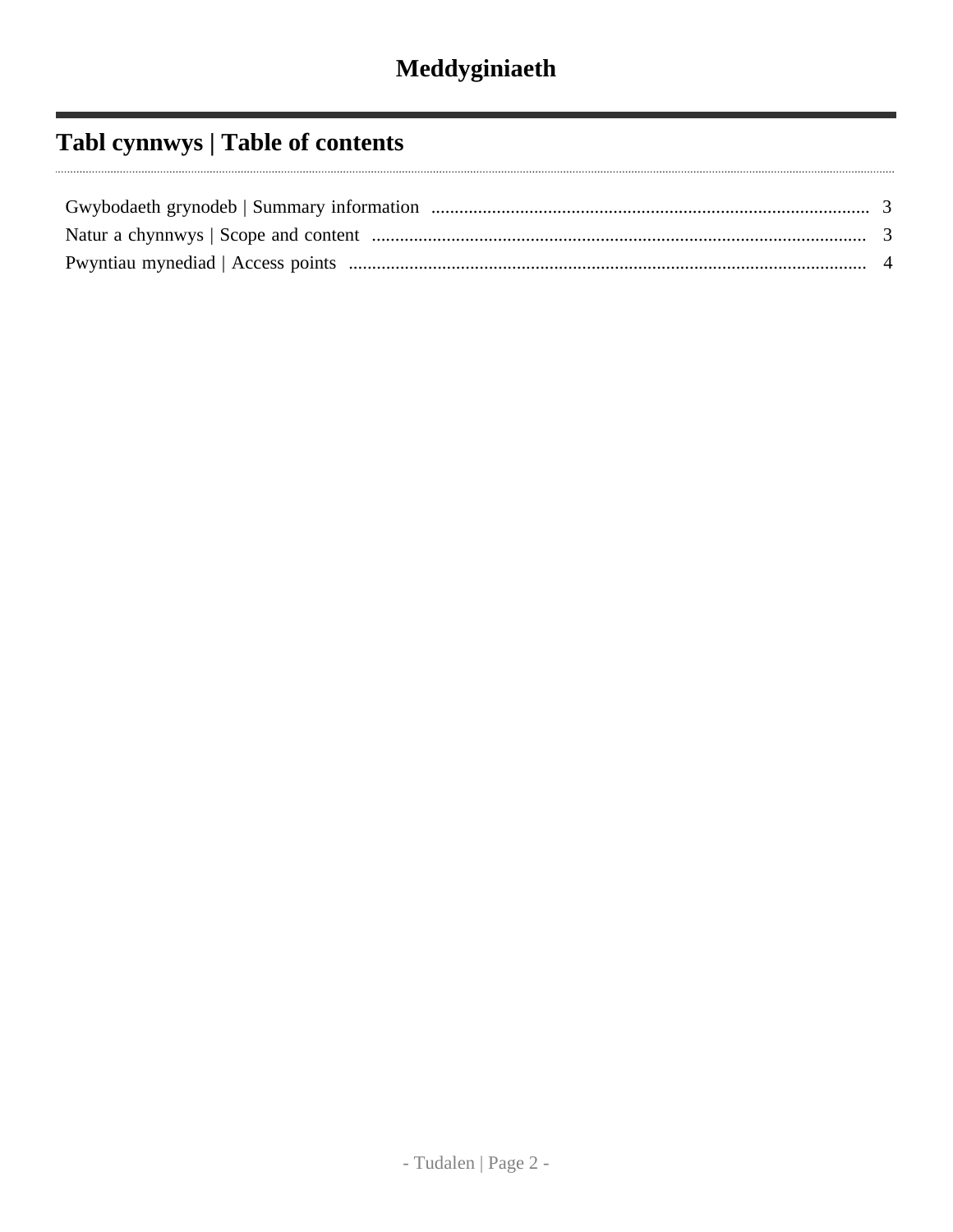#### <span id="page-2-0"></span>**Gwybodaeth grynodeb | Summary information**

| <b>Lleoliad   Repository:</b>                                                       | Llyfrgell Genedlaethol Cymru = The National Library of Wales |
|-------------------------------------------------------------------------------------|--------------------------------------------------------------|
| <b>Teitl   Title:</b>                                                               | Meddyginiaeth                                                |
| ID:                                                                                 | <b>NLW MS 4355A</b>                                          |
| Virtua system control<br>number [alternative]:                                      | vtls004365487                                                |
| <b>GEAC</b> system control<br>number [alternative]:                                 | (WIAbNL)0000365487                                           |
| <b>Dyddiad</b>   Date:                                                              | 18-19 cents (dyddiad creu   date of creation)                |
| Lleoliad ffisegol  <br><b>Physical location:</b>                                    | ARCH/MSS (GB0210)                                            |
| <b>Iaith   Language:</b>                                                            | weleng                                                       |
| Dyddiadau creu,<br>golygu a dileu   Dates<br>of creation, revision<br>and deletion: |                                                              |
| Nodyn   Note<br>[generalNote]:                                                      | Preferred citation: NLW MS 4355A                             |

### <span id="page-2-1"></span>**Natur a chynnwys | Scope and content**

Medical recipes and prescriptions bound with four pamphlets, namely Herbal, neu Lysieu-Lyfr ... Wedi eu casglu allan o waith N. Culpeper, ... Gan D. T. Jones (Caernarfon, 1816-1817), in three parts, and Drych i Ddwfr Cleifion ... (Caerfyrddin, 1765).

#### **Nodiadau | Notes**

#### **Nodiadau teitl | Title notes**

#### **Nodiadau eraill | Other notes**

• **Statws cyhoeddiad | Publication status**: Published